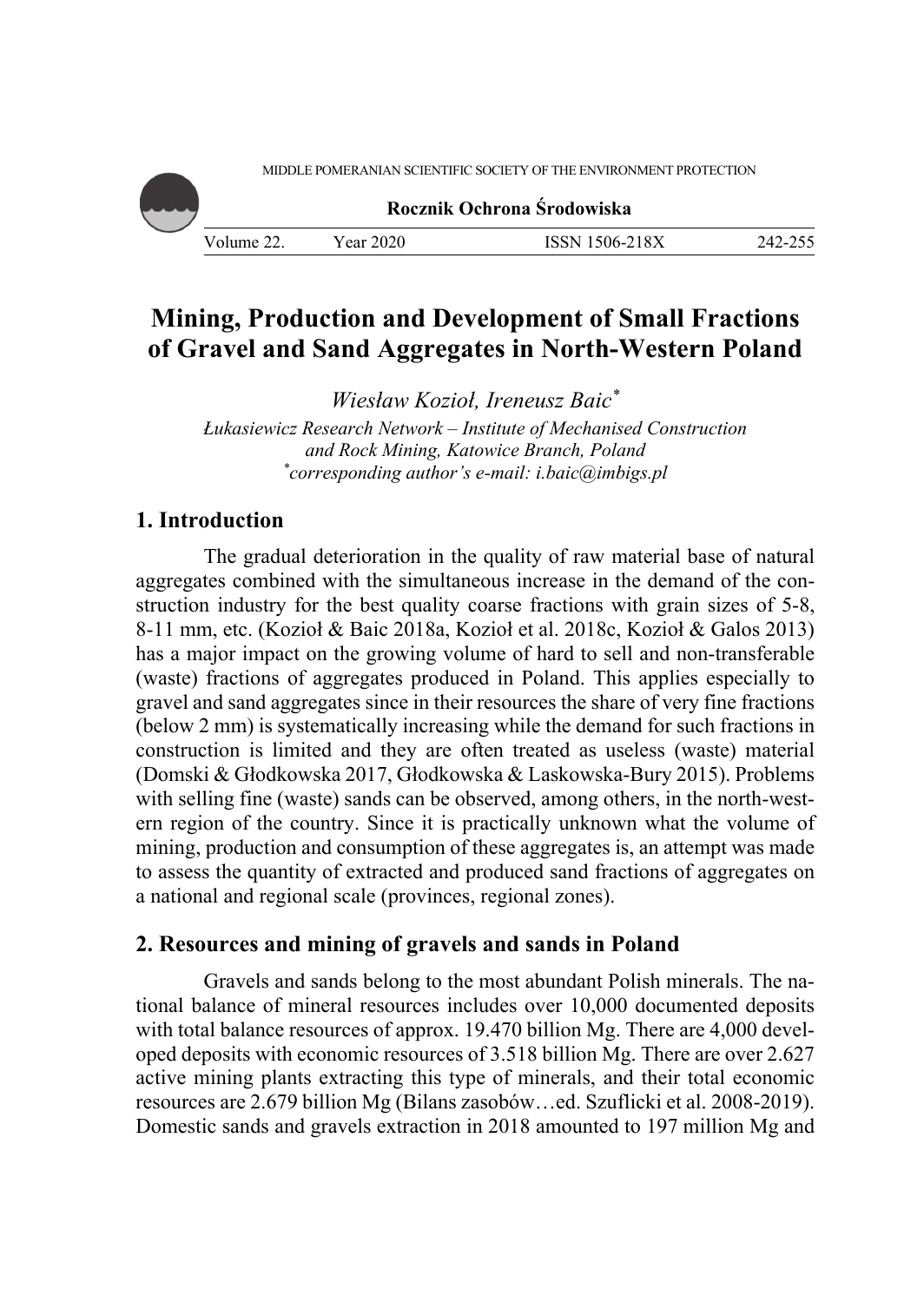since 2015 it has been on an upward trend due to the growing demand caused by the good economic situation in infrastructure (roads) and volumetric construction. The statistical self-sufficiency ratio of economic resources of gravel and sand deposits (including losses) is currently about 15 years, so it is not high given the major problems with obtaining concessions for the exploitation of new deposits. Deposits of gravel and sands are relatively shallow throughout the country and are exploited in all provinces and in the Baltic Sea Area. However, natural conditions are such that they are unevenly distributed. It concerns both the number of deposits, the size of resources, their grain and petrographic composition, their quality, the geological and mining conditions as well as the environmental, social, technical and economic determinants of their exploitation. This situation is, among other things, a consequence of the diverse geological conditions in which crumb sedimentary rock deposits are formed. The most general distinction in the country can be made between two main raw material zones of crumb deposits: the vast zone of the Polish Lowlands and the Carpathian and Sudeten zone (Radwanek-Bąk et al. 2018, Ney 2007). In the first one, covering about 80% of the country's area, there are sediments whose origin is related to the activity of glaciers or glacial waters (the so-called glaciofluvial sediments). The second one is dominated by river accumulation sediments: gravel and sand of river terraces and alluvial fans. In addition, there are also concentrations of crumb minerals on the bottom of the Baltic Sea, although some of them are also of glacial origin. Taking into account more detailed genetic conditions and the resulting regional differentiation of geological and raw material parameters of gravel and sand deposits, three basic occurrence zones are most frequently distinguished (Kozioł et al. 2018, Radwanek-Bąk et al. 2018). The **northern zone** includes the northern part of Polish Lowlands with dry and waterlogged sandy gravel and gravelly sand deposits, containing mainly Scandinavian material – crystalline formations and limestones with an admixture of quartz and sandstones. In the text (Kozioł et al. 2018), this zone includes the following provinces: Zachodniopomorskie, Pomorskie, Warmińsko-Mazurskie, Podlaskie and Lubuskie. The **central zone** includes the southern part of the Polish Lowlands, where partially waterlogged and waterlogged sand and gravel deposits occur, with relatively small resources. This zone is the largest in terms of surface area. It consists of 6 province: Wielkopolskie, Kujawsko-Pomorskie, Mazowieckie, Łódzkie, Świętokrzyskie and Lubelskie. The Carpathian and Sudeten area constitutes the **southern zone** with the predominance of sandy gravel deposits, both fully and partially waterlogged, river accumulation (80-90%) and glaciofluvial accumulation. The following provinces belong to the southern zone: Dolnośląskie, Opolskie, Śląskie, Małopolskie and Podkarpackie.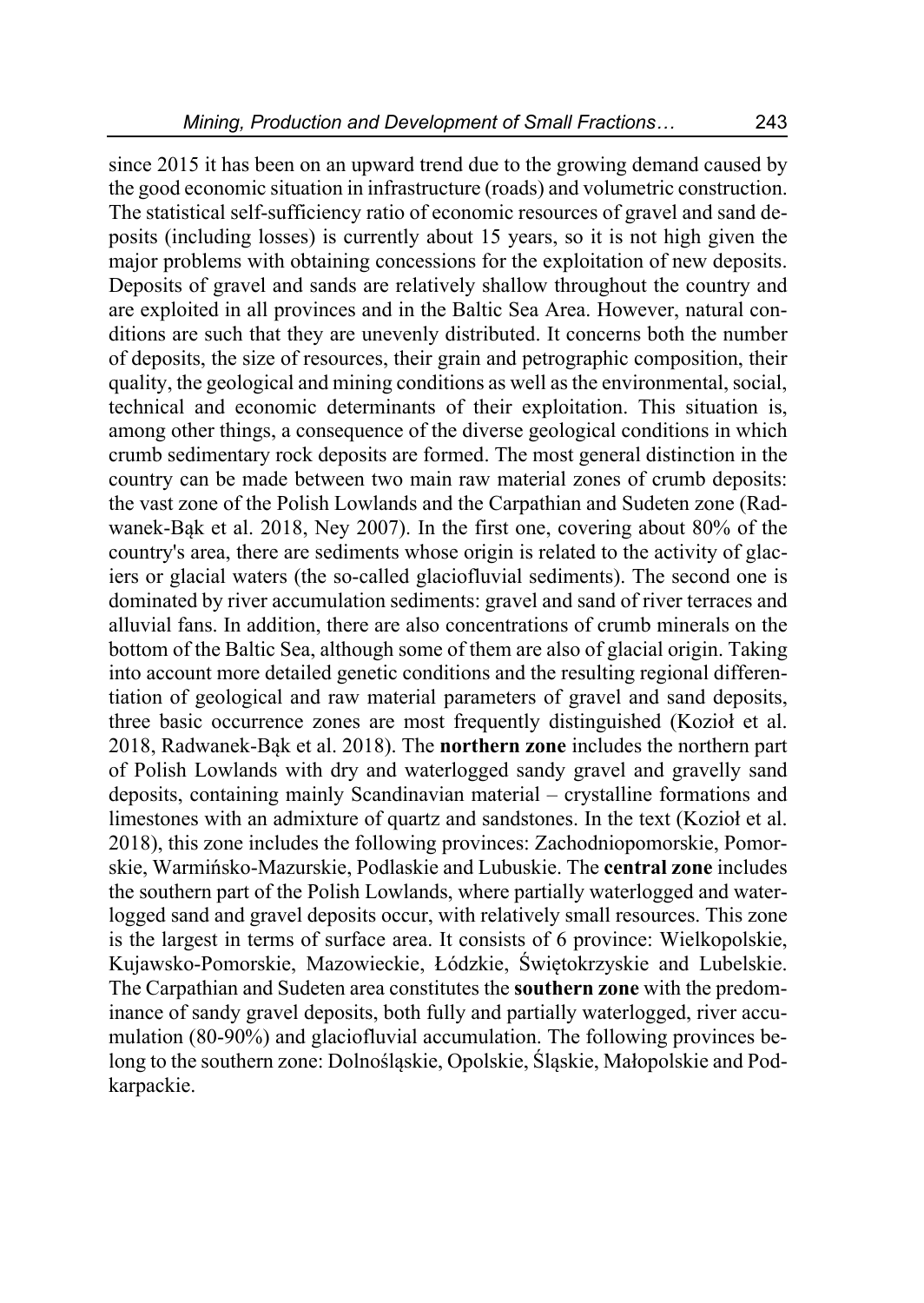A serious problem for the production of gravel and sand aggregates in Poland is the deteriorating quality of the grain size of the mineral in the gravel and sand deposits, which has an impact on the production volume of the soughtafter gravel assortments and the increase in production costs. The Balance of Mineral Resources and Waters in Poland (Bilans zasobów…ed. Szuflicki et al. 2008-2019), distinguishes three basic subgroups of gravel and sand deposits, differentiated according to the sand point (SP) which determines the percentage share in resources of sand with grain size below 2 mm:

- gravels for which SP is lower than 30%,
- sands with gravel (SP between 30-75%),
- sands  $SP > 75\%$ .

The analysis of changes in the volume of resources within the period of 12 years (2007-2018) (Bilans zasobów…ed. Szuflicki et al. 2008-2019), Kozioł et al. 2018b, own calculations) shows that despite the exploitation, we are experiencing quite a large increase in resources, because the total balance resources of gravel and sands in Poland have increased by approx. 29.6% and the economic resources – by 85%; however, it is unfavourable that it is mainly the sand resources  $(SP > 75)$  that are growing. The economic resources of sand deposits have doubled (by 198%), while the resources of sand and gravel deposits have increased by almost 50% and the resources of gravel deposits have decreased over 50%. The share of sands in industrial resources has been increasing particularly fast from 25.7 to 45.7%.

### **3. Resources and mining of gravel and sands in north-western Poland**

The following provinces were included in the **north-western** zone of gravel and sand aggregate mining: West Pomeranian and Pomeranian as well as the Baltic Sea Area.

### **3.1. West Pomeranian Province**

In West Pomeranian Province, the balance resources of gravel and sands amount to 1.2 billion Mg, which constitutes about 6.2% of the national resources. These deposits are mainly related to glacial and partially river accumulation. In terms of grain composition, the deposits classified as sand with gravel  $(SP - 30)$ to 75%) are predominant, although their share is decreasing. Over 10 years, the share of this group of deposits decreased from 83.7 to 55.0%, and the share of sand deposits increased from 16.3 to 45% (Kozioł, Baic, Stankiewicz 2018c). Industrial resources amount to 347 million Mg, which represents approximately 9.0% of national resources. In terms of the volume of national resources, the West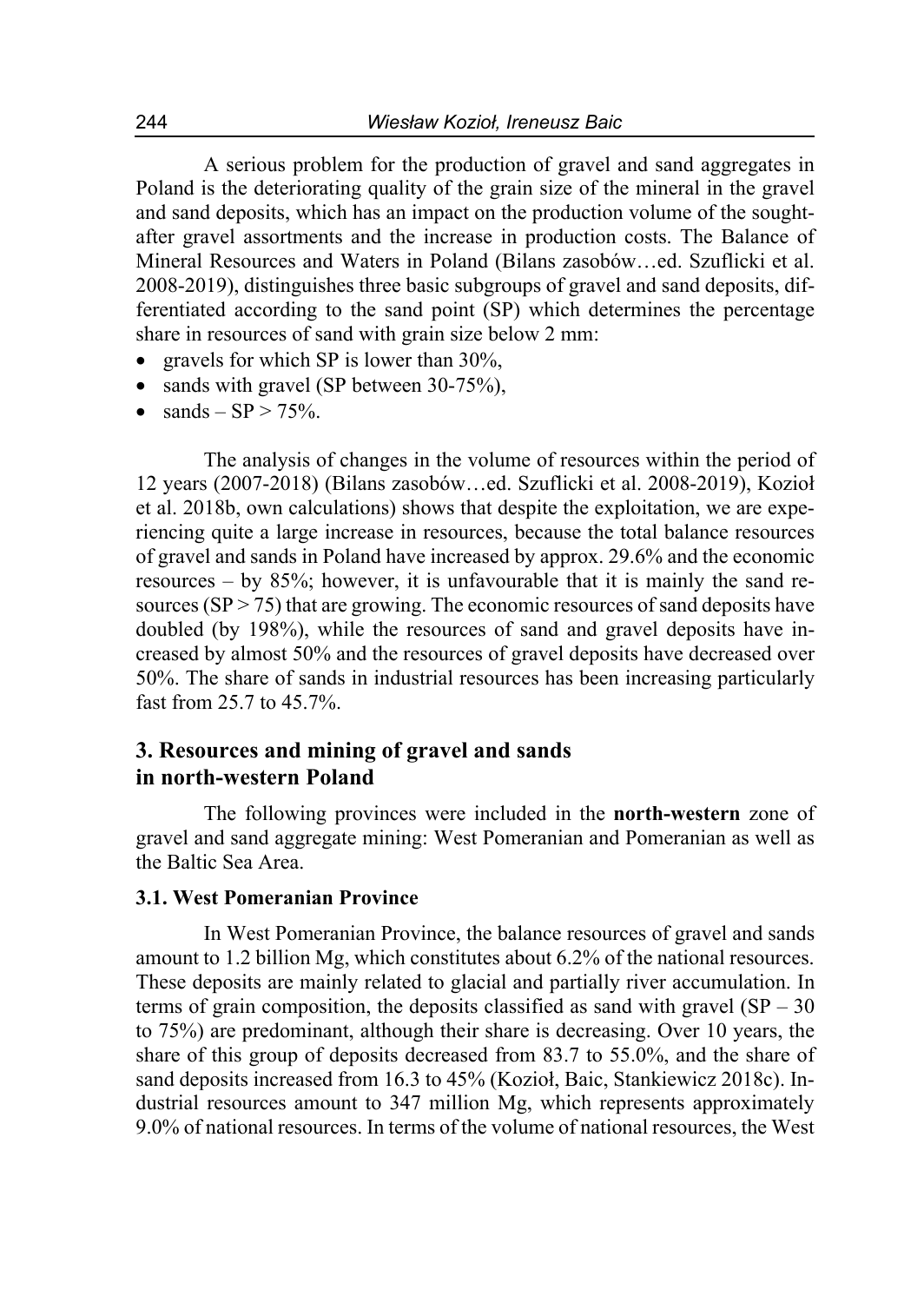Pomeranian Province is ranked as the 4th in Poland. In 2018, the extraction of gravels and sands in the West Pomeranian Province totalled 17.15 million Mg and – in comparison with  $2017 - it$  decreased by 1.547 million Mg. 78 deposits were exploited, including 3 deposits producing over 1.0 million Mg (Ginawa, Sępólno Wielkie, Witankowo III) and 7 deposits producing between 0.5 and 1.0 million Mg. Half of the active deposits do not exceed the volume of 40 thousand Mg/year, so their extraction classifies as typical mining for small deposits (up to 2 ha and up to 20 thousand  $m<sup>3</sup>$ ) carried out on the basis of simplified county level permits (concessions). The exploited deposits are mostly sandy gravel (SP 50- 75%) or gravelly sand (30-75%) types. The share of sand fractions in the extracted mineral has been increasing – over 12 years (2007-2018), the average sand point value increased from 63.2 to 72.8%. The largest companies involved in the extraction and production of gravel and sand aggregates in the West Pomeranian Province are: Lafarge Kruszywa, Beton Sp. z o.o. and Szczecińskie Kopalnie Surowców Mineralnych, whose total share of extraction in the province exceeds 40%. There are also about 10 companies with the output of 0.5 to 1.0 million Mg.

### **3.2. Pomeranian Province**

In the Pomeranian Province, the balance resources of gravel and sands amount to 1.129 billion Mg, which is about 5.8% of the national resources (Bilans zasobów…ed. Szuflicki et al. 2008-2019). These deposits are mainly related to glacial accumulation. In terms of grain composition, sandy gravel and gravelly sand deposits predominate, but their share in the resources has decreased within 12 years from about 80 to 57%, and the share of sand deposits has increased to 43%. Economic resources have increased in recent years to 343 million Mg. In 2018, 167 deposits were exploited, with the total output of 19.18 million Mg, which increased by 4.15 million Mg, i.e. by 21.68%, compared with 2017. More than 60% of the exploited deposits are very small, with the output of less than 40 thousand Mg/year (county level permits). The output from only 2 deposits exceeded 1 million Mg/year, i.e. the Gliśno and Mirowo deposits. Out of 6 deposits, the extraction output ranged from 0.5 to 1.0 million Mg. The largest aggregate producers are Lafargeholcim Sp. z o.o. and Kruszywa Polskie Sp. z o.o.

#### **3.3. Baltic Sea Area**

Currently, within the Baltic Sea Area, 3 deposits of sand and gravel (Słupsk Bank, South Baltic Central Bank, Koszalin Bay) are documented with total resources of 136.3 million Mg of balance resources, 89.94 million Mg of industrial resources and 0.83 million tons of extraction in 2018 (Bilans zasobów…ed. Szuflicki et al. 2008-2019). These deposits are located at depths of 15 to 30 m and their average thickness is 0.9 to 1.0 m (maximum – about 5.0 m). They are located at a distance of 3.0 km (north of Koszalin) up to 90 km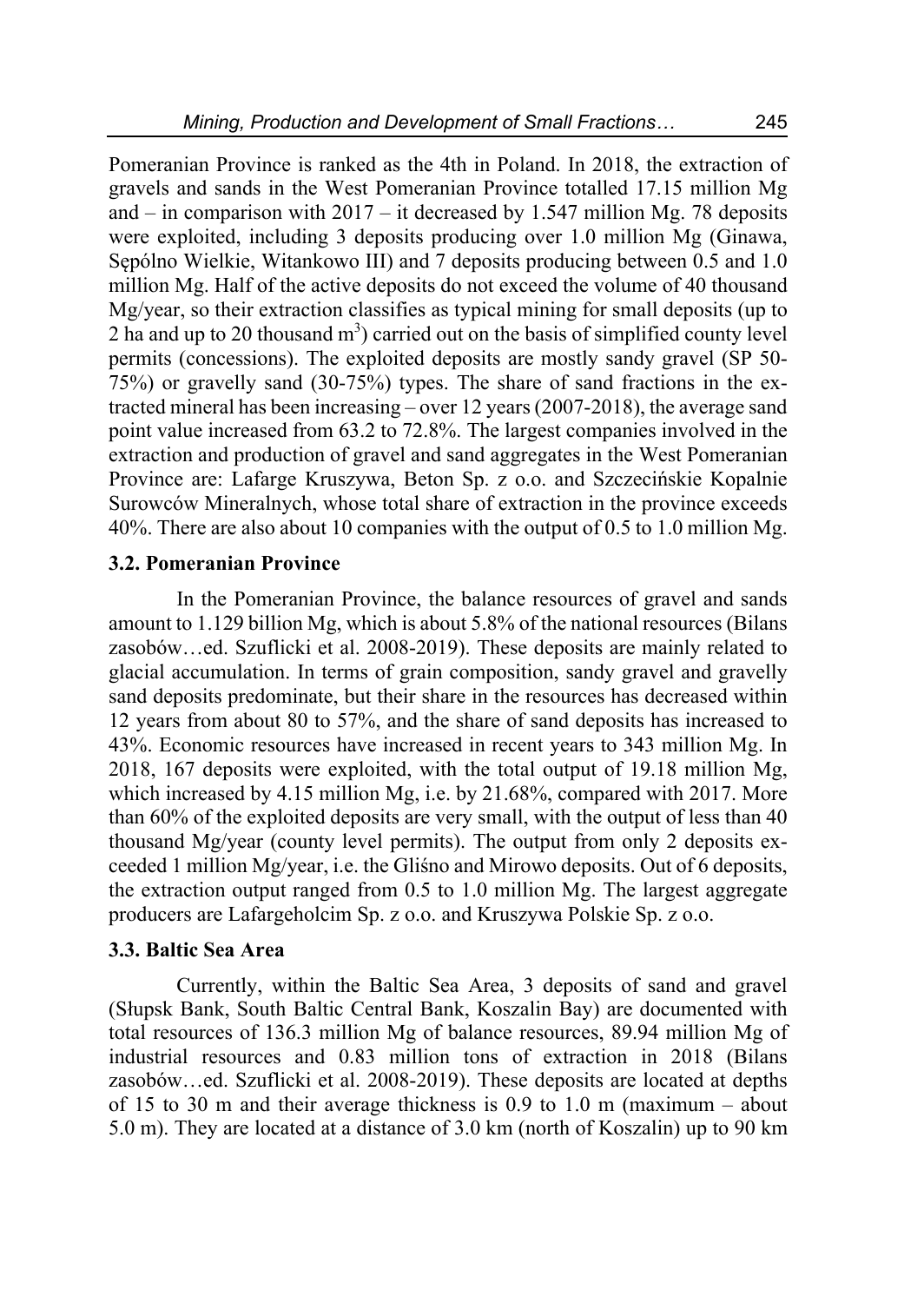from the borders of the area. These are sand and gravel type deposits with a relatively high share of gravel fraction; sand points of the resources range from 53.7% (South Central Shoal) to 64.0% (Słupsk Shoal) (Kozioł et al. 2011, Kozioł et al. 2017 ) The South Shoal bed is operated. At the end of 2018, a new, modern dredger by Royal IHC, equipped with an aggregate extraction and processing system, started its operation on this deposit. The vessel – a dredger with the total length of 142 m and a width of 23 m – is equipped with suction heads (mining unit), a set of pumps with a pipeline system, and a processing plant with an aggregate hold. The advantage of the dredger is the possibility to obtain mainly the desired coarse, gravel aggregate fractions by preliminary screening (sieving) of sand fractions. Thanks to this, about 80% of the gravel fractions are obtained from the extracted material, while in the land exploitation the yield of these fractions, depending on the SP, amounts to only 20-30%. The recipients of the produced aggregate are most of the contractors of the Tri-city construction sites, e.g. the tunnel under the Martwa Wisła River, the Pomeranian Metropolitan Railway, the Southern Ring Road of Gdańsk, etc. (Kiewlicz 2019). The production capacity of the dredger is estimated at 2.5 million Mg/year, depending on the customers' demand for aggregate.

### **4. Change in grain size of gravel and sands on a national scale and in the north-western zone**

The parametric quality index (grain size distribution) of documented and exploited gravel and sand resources is defined in geological documentation as the so-called sand point (SP). The assessment of the quantity of fine fractions in the total aggregate and sand resources can be approximated based on the calculation of average sand points in the analysed resources. Assuming the division of documented gravel and sand resources into three basic groups (Bilans zasobów…ed. Szuflicki et al. 2008-2019, Kozioł et al. 2018c), namely sands, sands with gravel and gravel, and determining for each of these groups the average (medium) sand points (SP), i.e. sands – 85%, sands with gravel – 60%, gravel – 25%, the average sand points for the balance, economic and exploited deposits were calculated on the basis of annual balance sheets of minerals. Sample calculations for 2 provinces, 3 zones and the whole country are presented in Table 1 (balance resources), Table 2 (exploited deposits), Figure 1 (balance resources) and Figure 2 (economic resources). The analysis was conducted for the years 2007-2018, which allowed to determine the trend in changes in the content of fine fractions in resources and extracted mineral over a 12-year period.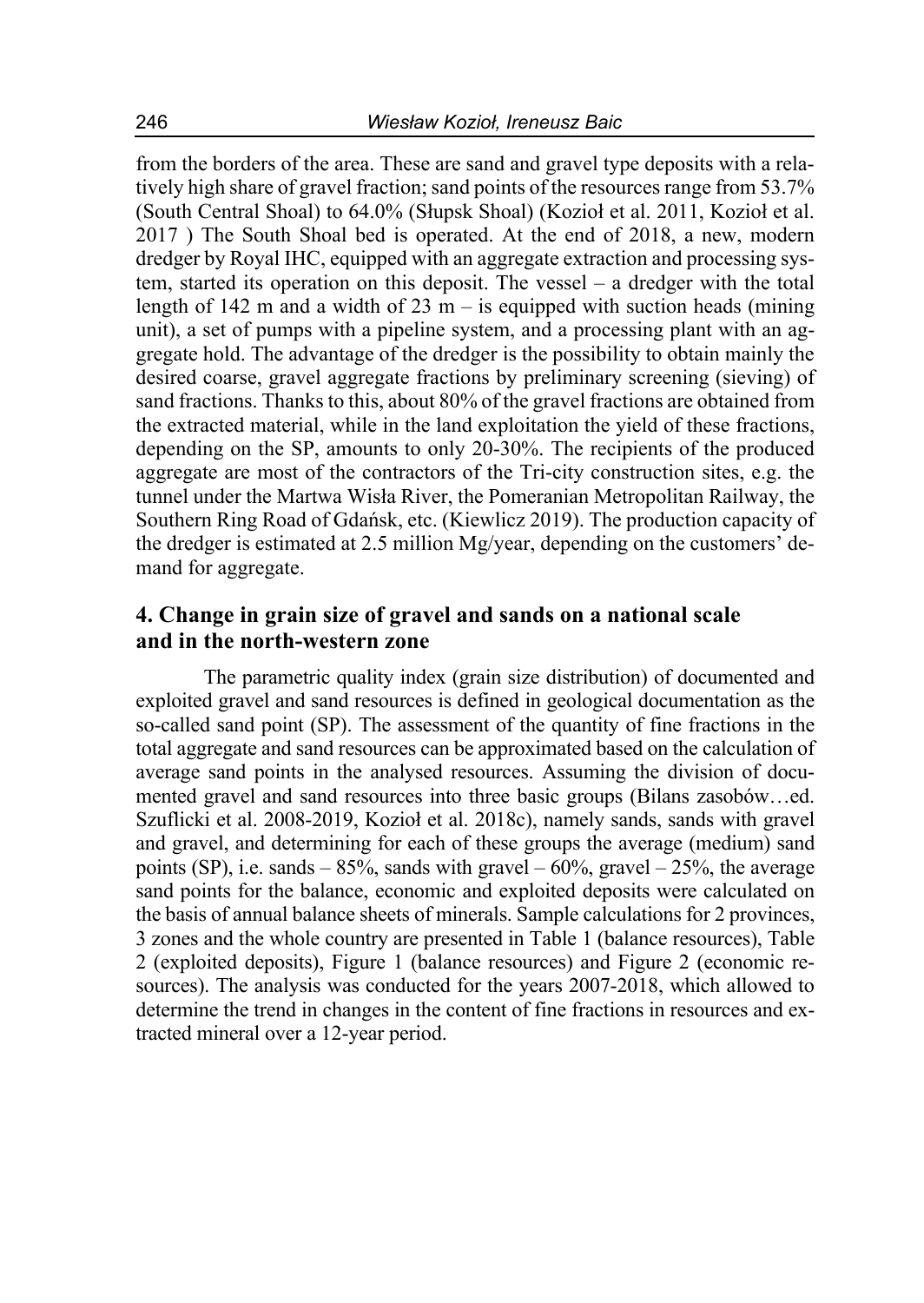| Description             | Average SP in balance resources in years, % |      |      |      |      |      |      |      |      |      |      |      |
|-------------------------|---------------------------------------------|------|------|------|------|------|------|------|------|------|------|------|
|                         | 2007                                        | 2008 | 2009 | 2010 | 2011 | 2012 | 2013 | 2014 | 2015 | 2016 | 2017 | 2018 |
| Poland                  | 64.6                                        | 64.7 | 65.2 | 65.8 | 66.1 | 66.5 | 66.7 | 66.9 | 67.4 | 67.5 | 67.7 | 67.8 |
| northern zone           | 62.3                                        | 62.6 | 63.4 | 63.9 | 64.3 | 65.1 | 65.2 | 65.5 | 66.0 | 66.4 | 66.7 | 66.7 |
| central zone            | 78.4                                        | 78.0 | 78.4 | 79.0 | 79.1 | 79.4 | 79.5 | 79.7 | 79.8 | 80.0 | 80.4 | 80.4 |
| southern zone           | 58.6                                        | 58.8 | 59.1 | 59.6 | 59.9 | 59.9 | 60.1 | 60.2 | 60.7 | 60.5 | 60.3 | 60.4 |
| <b>Provinces</b>        |                                             |      |      |      |      |      |      |      |      |      |      |      |
| Pomeranian              | 65.1                                        | 64.5 | 65.8 | 66.5 | 66.9 | 67.4 | 68.3 | 68.6 | 69.9 | 70.7 | 71.0 | 71.1 |
| West<br>Pomera-<br>nian | 64.1                                        | 64.4 | 65.3 | 66.2 | 66.0 | 68.7 | 68.7 | 69.9 | 71.0 | 71.2 | 72.0 | 72.1 |

**Table 1.** Average sand points in balance resources of gravel and sand aggregate in the years 2007-2018 (Bilans zasobów…ed. Szuflicki et al. 2008-2019, Kozioł et al. 2018c, own calculation)

Table 1 and Figure 1 show that in 2018 the average sand point in the country in terms of balance resources was 67.8% and it increased by 5% over the period of 12 years. The resources in the southern zone have the lowest SP (60.4%), while in the central region the average SP is the highest and amounts to 80.4%. In the Pomeranian Province, the average SP increased within 12 years from 65.1 to 71.7%, i.e. by 10.9%. An even greater deterioration of aggregate grain size occurred in the West Pomeranian Province, i.e. by 11.2% (SP increased from 64.1 to 72.1%). In the economic resources in Poland in 2018, the average SP was higher in comparison with the balance resources  $-70.6\%$ , and  $-$  what is characteristic – it increased by as much as 11.5% within the 12-year period; thus, the average annual growth of SP in the economic resources was ca. 1% (Fig. 2). In the Pomeranian Province, the average SP of economic resources increased by as much as 11.4% (up to 74.2%), while a slightly smaller increase was recorded in the West Pomeranian Province by 11.1% (up to 70.9%). From the point of view of exploitation, SP values in the exploited deposits are important (Table 1). In 2018, the average SP in exploited deposits reached 69.3% and increased by 3.9% within the 12-year period. The lowest SP was recorded in the southern zone  $(62.4\% - \text{increase by } 4.2\%)$  and the highest in the central zone  $(80.0\%)$ . In the Pomeranian Province, the average SP in the exploited deposits remained at the level of 2007 (69.5%); while in the years 2013-2014, it was at a much lower level – 66.0%. In the West Pomeranian Province, SP increased from 63.2 to 72.8%, or 15.2%.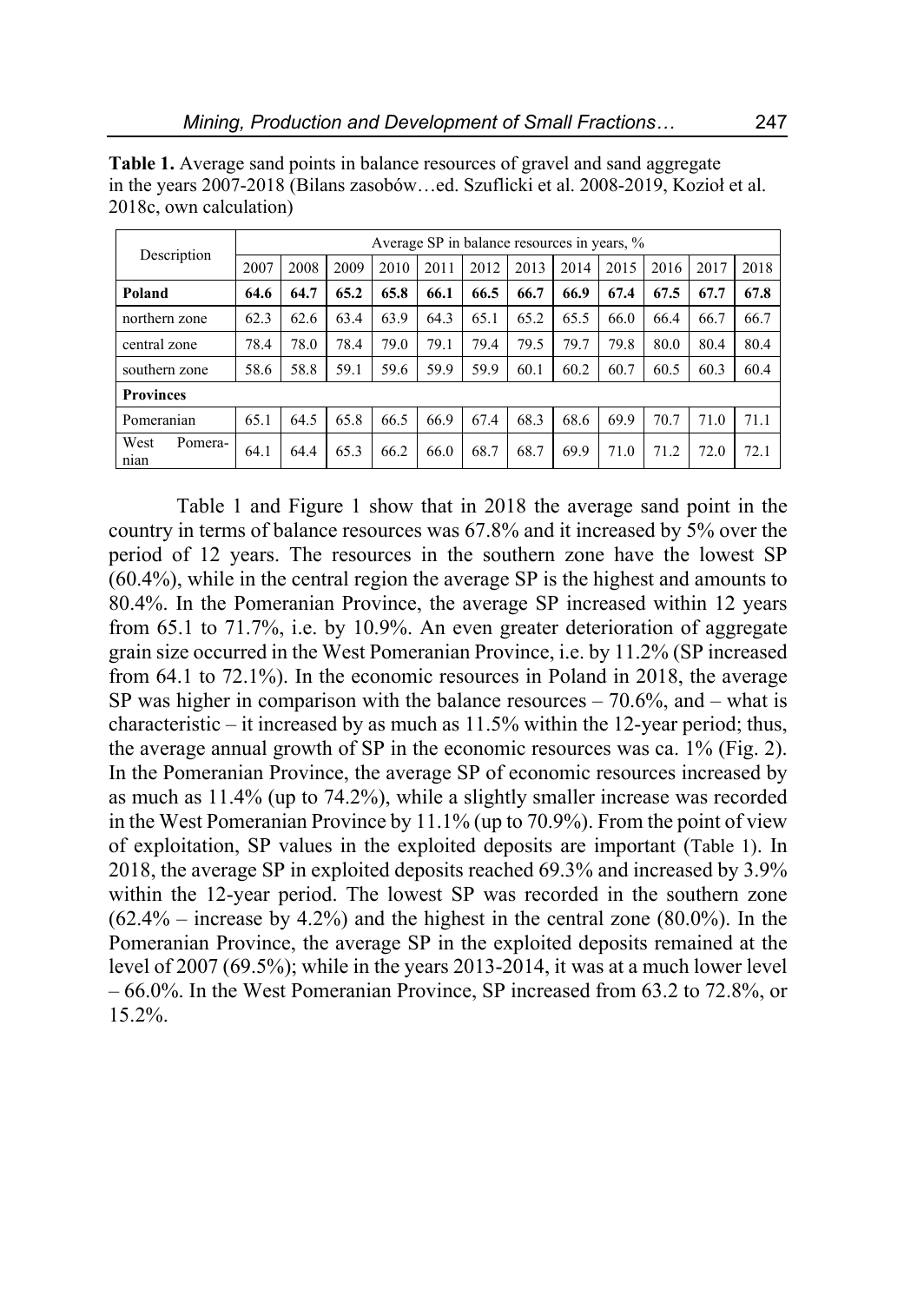

**Fig. 1.** Trends in the changes in average sand points of for balance resources in the years 2007-2018 (Bilans zasobów…ed. Szuflicki et al. 2008-2019, Kozioł et al. 2018c, own calculation)



**Fig. 2.** Trends in the changes in average sand points of economic resources in the years 2007-2018 (Bilans zasobów…ed. Szuflicki et al. 2008-2019, Kozioł et al. 2018c, own calculation)

**Table 2.** Average sand points in resources extracted of gravel and sand aggregate in the years 2007-2018 (Bilans zasobów…ed. Szuflicki et al. 2008-2019, Kozioł et al. 2018c, own calculation)

| Description          | Average SP in resources extracted in years, % |      |      |      |      |      |      |      |      |      |      |      |
|----------------------|-----------------------------------------------|------|------|------|------|------|------|------|------|------|------|------|
|                      | 2007                                          | 2008 | 2009 | 2010 | 2011 | 2012 | 2013 | 2014 | 2015 | 2016 | 2017 | 2018 |
| Poland               | 66.7                                          | 65.9 | 67.4 | 68.2 | 70.1 | 70.2 | 70.0 | 67.5 | 68.8 | 69.9 | 70.1 | 69.3 |
| northern zone        | 63.9                                          | 63.7 | 65.2 | 65.7 | 66.0 | 66.1 | 65.8 | 64.6 | 66.0 | 67.2 | 67.7 | 66.9 |
| central zone         | 75.5                                          | 74.5 | 75.7 | 76.4 | 78.6 | 79.6 | 79.8 | 78.4 | 79.8 | 79.9 | 80.3 | 80.0 |
| southern zone        | 59.9                                          | 59.9 | 61.5 | 62.1 | 64.5 | 64.5 | 63.2 | 61.9 | 63.2 | 65.1 | 63.5 | 62.4 |
| Provinces            |                                               |      |      |      |      |      |      |      |      |      |      |      |
| Pomeranian           | 70.0                                          | 67.2 | 66.6 | 68.6 | 68.2 | 67.2 | 66.1 | 66.0 | 66.7 | 70.1 | 68.5 | 69.5 |
| West Pomera-<br>nian | 63.2                                          | 64.3 | 65.7 | 65.4 | 65.5 | 67.0 | 67.9 | 66.4 | 66.2 | 67.7 | 74.0 | 72.8 |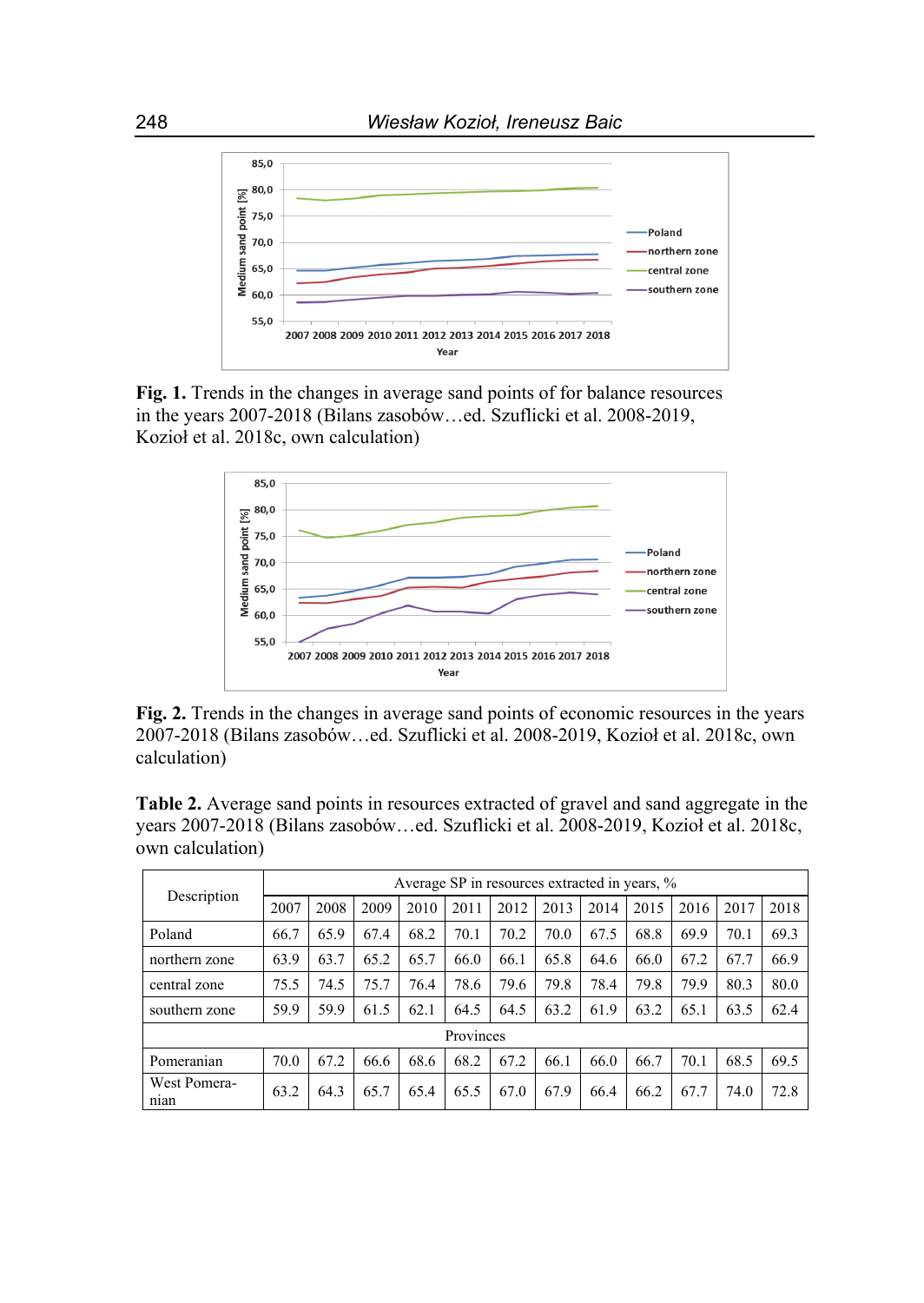### **5. An analysis of the production of sands extracted from exploited deposits**

Having estimated the content of sands (0-2 mm) in the extracted mineral, an attempt was made to assess the amount of recovery (production) of this fraction in the extraction and treatment process. In some of the gravel and sand mining technologies applied, part of the fine fractions is already lost in the mining process. In particular, this applies to exploitation under the water surface, which is predominantly used in Poland (approx. 75% of gravel and sand extraction). Actually, only the use of suction dredgers enables the recovery of the majority of fine sand fractions from the extracted mineral, whereas when mining with singlebucket dredges (of grapple, scoop or scraper type) and multi-bucket dredgers (of ladder or chain type), the sand fractions are often melted directly in the postextraction pit (Witt 2013). In Poland, depending on the mining technology, the demand (which is variable) and region, the recovery (production) of small fractions ranges from 60 to 80% of this fraction's content in the extracted mineral. In the aforementioned work (Kozioł et al. 2018c), the average recovery rate of 70% was assumed for a sample determination of the production volume of fine sand assortments in 2016 (Table 3). In 2016, when 173.2 million Mg of gravel and sand were mined, it was practically possible to obtain approx. 51.8 million Mg of gravel aggregates and 84.6 million Mg of sand assortments (0-2 mm); thus, the estimated total production of gravel and sand aggregates was probably approx. 136.4 million Mg, i.e. approx. 78.7% of the annual production of gravel and sand according to *The Balance of Mineral Resources and Waters in Poland* (Bilans zasobów…ed. Szuflicki et al. 2008-2019, The Balance 2008-2018). The remaining part (21.3%) is made up of losses (useless fractions). Table 3 presents the results of calculations of production (recovery) of fine sand assortments (0-2 mm) in particular regional zones and in the Pomeranian and West Pomeranian Provinces.

|                 |                 |                  |          | Fraction's share | Recovery          |  |  |  |  |
|-----------------|-----------------|------------------|----------|------------------|-------------------|--|--|--|--|
| Description     | Mining in 2016, | SP in resources, |          | in the mineral,  | $of 0-2$ mm frac- |  |  |  |  |
|                 | thousand Mg     | $\frac{0}{0}$    |          | thousand Mg      | tion,             |  |  |  |  |
|                 |                 |                  | $0-2$ mm | $>2$ mm          | million Mg        |  |  |  |  |
| Poland          | 173239          | 69.9             | 120764   | 51825            | 84.6              |  |  |  |  |
| northern zone   | 72039           | 67.2             | 48410    | 23629            | 33.9              |  |  |  |  |
| central zone    | 46596           | 79.9             | 37230    | 9366             | 26.1              |  |  |  |  |
| southern zone   | 53954           | 65.1             | 35124    | 18830            | 24.6              |  |  |  |  |
| Provinces       |                 |                  |          |                  |                   |  |  |  |  |
| Pomeranian      | 17791           | 70.1             | 12471    | 5320             | 8.7               |  |  |  |  |
| West Pomeranian | 10633           | 67.7             | 7199     | 3434             | 5.0               |  |  |  |  |

**Table 3.** Production (recovery) sands and gravels in the year 2016 (Kozioł et al. 2018c, own calculation)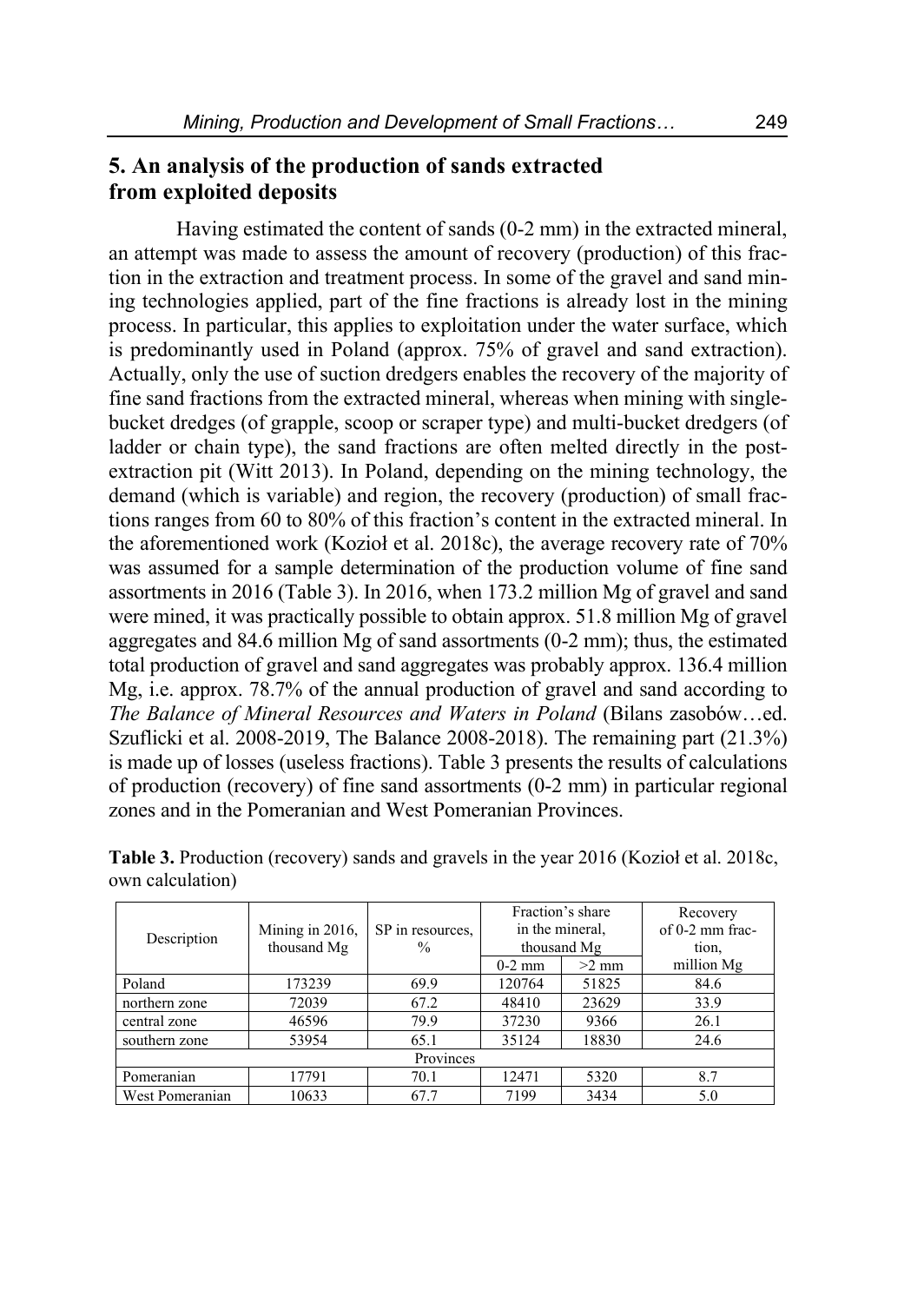In fact, the amount of recovery of small fractions varies, as part of the extracted mineral is used in the form of all-in aggregates (sand and gravel mixture) and sand with the admixture of gravel. The share of these fractions in the production and consumption of aggregates differs depending on the quality and size of resources and the variable demand on the part of the construction industry. A higher share of the consumption of all-in aggregates and sand results mainly from the implementation of road construction engineering works (mainly for road foundation) in some years and provinces. An example of such a period is the years 2011-2012, when approximately 50% of gravel and sand extraction was consumed by road construction in the form of raw sands (Kozioł & Galos 2013); also at present, an increase in demand for these aggregates can be observed.

### **6. Balance of production and demand for fine assortments of gravel and sand aggregates – an attempt at assessment**

Fine assortments of gravel-sand and crushed-stone aggregates are used both in the construction industry as well as outside the construction industry in various branches of economy. Quantitatively, however, the basic demand concerns the construction industry, including primarily the production of concrete and concrete products (prefabricated elements, etc.) (Głodkowska 2018, Naziemiec 2013). The zone division of extraction and production of gravel and sands shows that the positive balance of sand production takes place mainly in the northern region (+19.4 million Mg), while the southern region  $(+3.2 \text{ million Mg})$  is in balance with the deficit observed in the central region (-3.0 million Mg). Relatively large positive balance of sand production is recorded in two provinces: Pomeranian (+5.3 million Mg) and West Pomeranian (+3.0 million Mg) (see table 4).

Summing up, it can be stated that, for example in 2016, from the production (recovery) balance and forecast consumption of fine sand fractions, almost 20 million Mg of these sands does not find domestic demand and in the majority of cases it is probably transported back to the post-extraction pits. The lack of periodic demand for such sands should be the basis for their classification as a by-product and their storage in separate storage sites.

Between 2017 and 2021 these figures probably are and will be smaller due to the good economic situation in the construction industry, both infrastructural (roads, railways) as well as volumetric, which will result in higher sand consumption, similarly as in the years 2010-2012.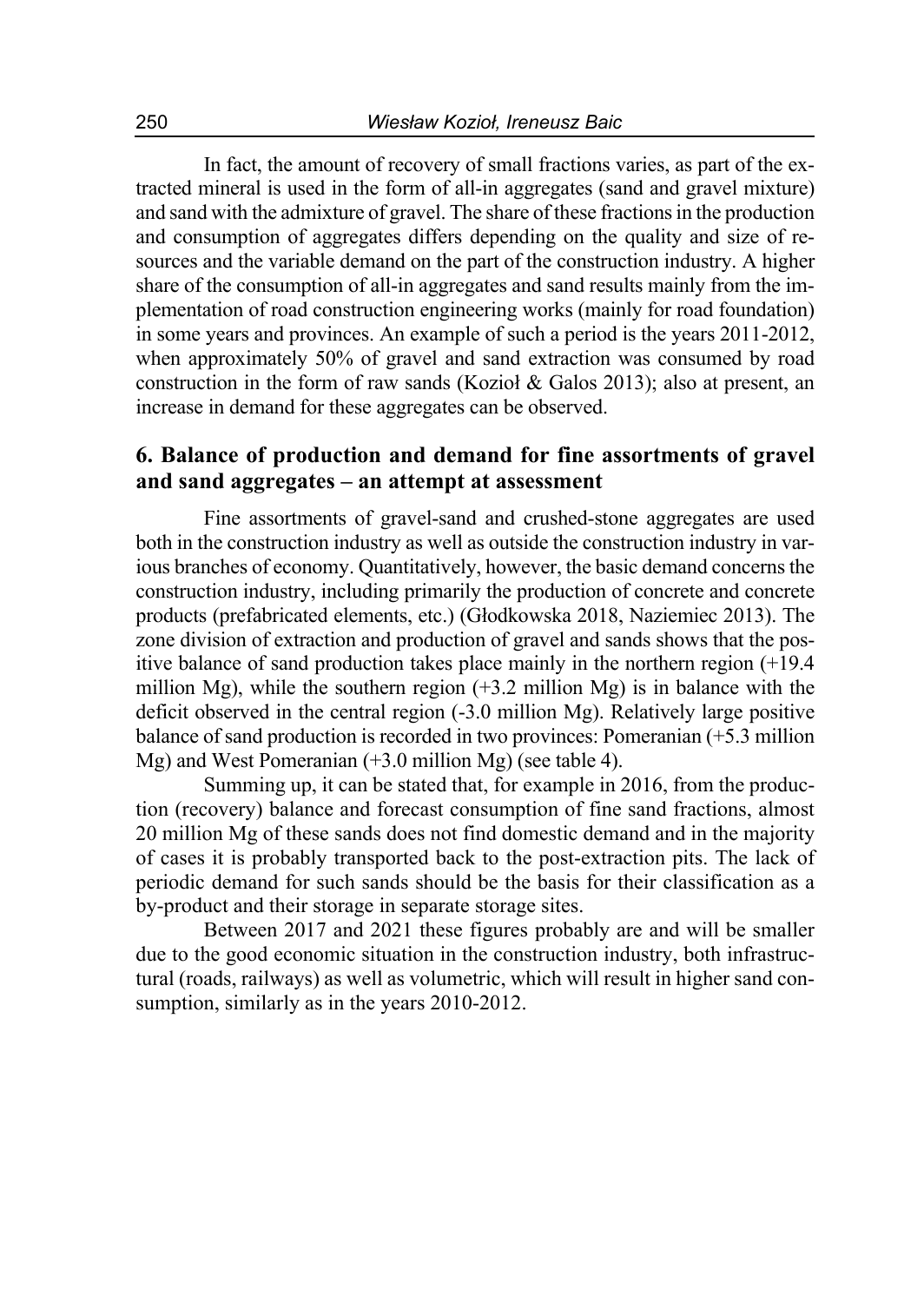| Description             | Extraction<br>in $2016$ , thou-<br>sand Mg | Fraction's share<br>in the mineral.<br>thousand Mg |         | Recovery of<br>$0-2$ mm<br>fraction. | Predicted<br>consump-<br>tion for<br>concrete | Other<br>consump-<br>tion | Balance (re-<br>covery -<br>consump-<br>tion) |  |  |
|-------------------------|--------------------------------------------|----------------------------------------------------|---------|--------------------------------------|-----------------------------------------------|---------------------------|-----------------------------------------------|--|--|
|                         |                                            | $0-2$ mm                                           | $>2$ mm | million Mg                           | million<br>Mg                                 | million<br>Mg             | million<br>Mg                                 |  |  |
| Poland                  | 173239                                     | 120764                                             | 51825   | 84.6                                 | 29.0                                          | 36.0                      | 19.6                                          |  |  |
| northern zone           | 72039                                      | 48410                                              | 23629   | 33.9                                 | 6.5                                           | 8.0                       | 19.4                                          |  |  |
| central zone            | 46596                                      | 37230                                              | 9366    | 26.1                                 | 13.0                                          | 16.1                      | $-3.0$                                        |  |  |
| southern zone           | 53954                                      | 35124                                              | 18830   | 24.6                                 | 9.5                                           | 11.9                      | 3.2                                           |  |  |
| Provinces:              |                                            |                                                    |         |                                      |                                               |                           |                                               |  |  |
| Pomeranian              | 17791                                      | 12471                                              | 5320    | 8.7                                  | 1.5                                           | 1.9                       | 5.3                                           |  |  |
| West<br>Pomera-<br>nian | 10633                                      | 7199                                               | 3434    | 5.0                                  | 0.9                                           | 1.1                       | 3.0                                           |  |  |

**Table 4.** Estimation of production and consumption balance of fine gravel and sand aggregate assortments in 2016 (Kozioł et al. 2018c, own calculation)

## **7. Final conclusions**

- 1. The above analysis the databases of gravel and sand deposits shows that with the development of documented resources, the share of resources classified as sands increases. A particularly large increase in sand fractions occurs in the industrial resources in the years 2007-2018, i.e. from 25.7% to 45.7%.
- 2. A measurable indicator of deterioration in resource quality is the trend of changes in the average sand point (SP) of natural aggregates in (percentage fine fraction content 0-2 mm) in documented resources of deposits. In 2018, the average sand point in the documented balance resources was 67.8% and it increased by 5.0% over the period of 12 years (2007-2018). The lowest SP was recorded in resources in the southern region (zone) (60.4%), including two provinces: Małopolskie (50.4%) and Opolskie (58.1%). In the central region, the average SP reaches 80.4%, including 84.2% in the Lubelskie Voivodeship and 83.1% in the Świętokrzyskie Voivodeship.
- 3. In the economic resources in Poland in 2018, the average SP was higher in comparison with the balance resources, namely 70.6%, and – what is characteristic – it increased by as much as 11.5% during the period of 12 years, i.e. the average annual growth of SP in industrial resources is ca. 1.0%. The highest growth was recorded in the southern region (by 16.4%); thus, the region with the best deposits in terms of quality (grain size) experiences the fastest deterioration.
- 4. The average PP values in exploited deposits are lower similar in the compared to the value in economic resources (national average 69.3%), which means that deposits with a more favourable granulation are exploited.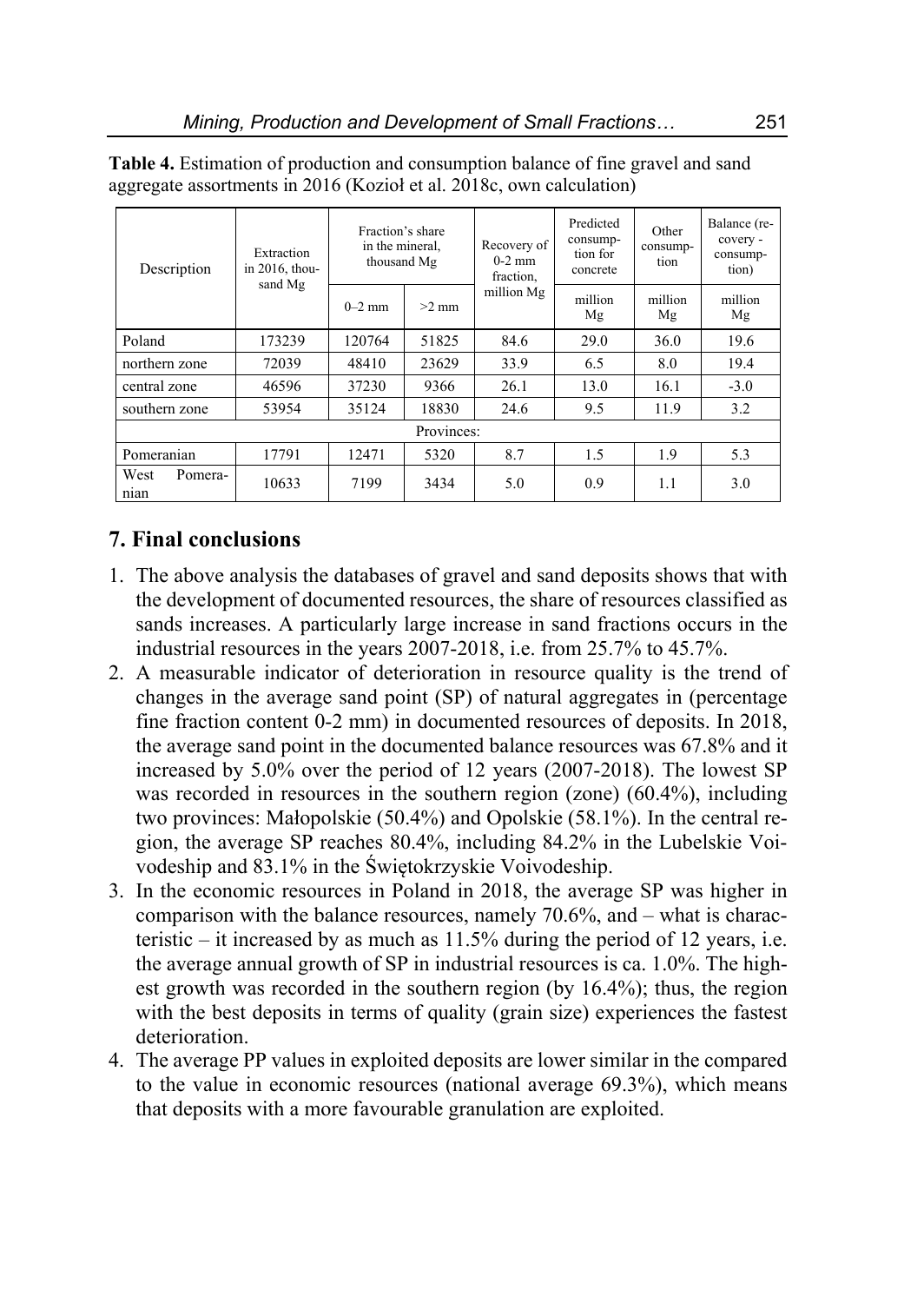- 5. After the sand content in the extracted mineral was estimated, an attempt was made to assess the amount of recovery (production) of this fraction in the extraction and treatment processes. Estimated calculations show that in 2016, when approximately 173.2 million Mg of gravel and sand were mined, it was actually possible to obtain approximately 51.8 million Mg of gravel aggregates and 84.6 million Mg of sand assortments (0-2 mm); thus, the estimated total production of gravel and sand aggregates probably amounted to approx. 136.4 million Mg, i.e. about 78.7% of the annual production of gravel and sand according. The remaining part (21.3%) represents losses (useless fractions).
- 6. The zone division of extraction and production of gravel and sands shows that the positive balance of sand production occurs mainly in the northern region  $(+19.4$  million Mg), while the southern region  $(+3.2$  million Mg) is in balance with the deficit in the central region  $(-3.0 \text{ million Mg})$ . Relatively large positive balance of sand production is recorded in two provinces: Pomeranian (+5.3 million Mg) and West Pomeranian (+3.0 million Mg).
- 7. The volume of fine fractions recovery is changeable because part of the extracted sand and gravel mineral is used in the form of all-in aggregates (sand and gravel mixture) and sand with admixture of gravel. The share of these fractions in the production and consumption of aggregates differs depending on the quality and volume of resources and the alternating demand on the part of the construction industry. A higher share in the consumption of all-in aggregates and sand in some years and provinces results chiefly from the implementation of road infrastructure engineering works (mainly for road foundation). An example of such a period are the years 2011-2012, when approximately 50% of gravel and sand extraction in the form of raw sands was consumed by road construction, and there has also been an increase in demand for sands due to the good economic situation in road infrastructure and volumetric construction.
- 8. Deterioration of the quality of the raw material base and, at the same time, the increase in the building industry demand for thick aggregate fractions (5/8, 8/11, etc.) contribute to an increase in the extraction of gravel and sand aggregates with a simultaneous increase in the production of fine, hardly marketable assortments of aggregates. The lack of periodic demand for such sands should be the basis for their classification as a by-product and their storage in separate storage sites.
- 9. In the future, the presented research results should contribute to the development of more accurate market forecasts regarding the demand for and production of natural aggregates in Poland and in individual regions, including especially gravel and sand aggregates.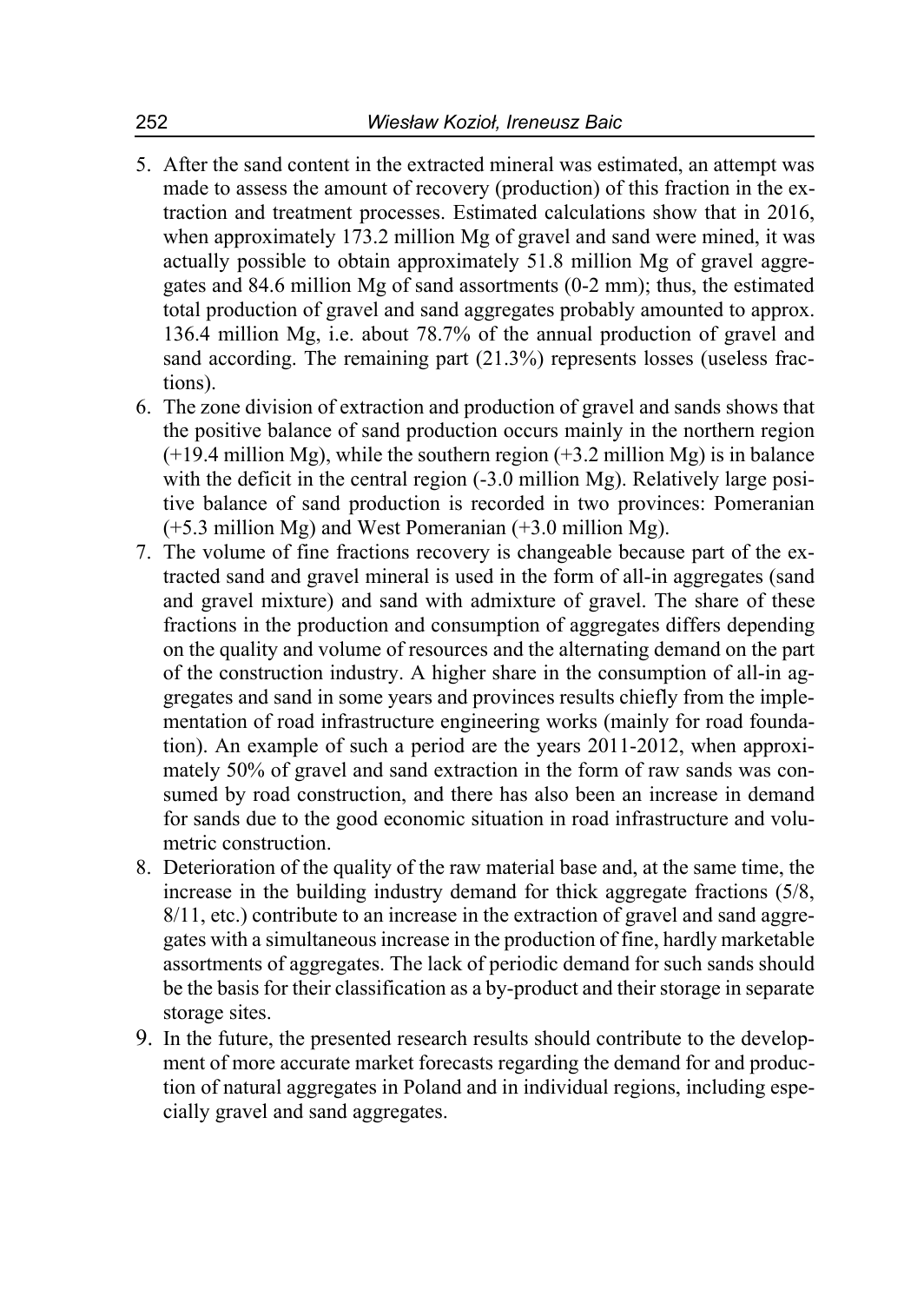### **References**

- Bilanse zasobów kopalin i wód podziemnych w Polsce z lat 2008-2019 (The Balance of Mineral Resources and Waters in Poland ed. Szuflicki et al.). PIG – PIB, Warszawa, 2008-2019.
- Głodkowska, W. (2018). Fibrokompozyt drobnokruszywowy modele opisu właściwości i zastosowanie (Waste Sand Fiber Composite – Models of Description of Properties and Application). *Rocznik Ochrona Środowiska, 20*(3).
- Kiewlicz, R. (2019). Jedyna taka firma w Polsce. Wydobywa kruszywo z dna Bałtyku. (The Only Such Company in Poland. Extraction of aggregate from the bottom of the Baltic Sea), https://biznes.trojmiasto.pl/Jedyna-taka-firma-w-Polsce-wydoby-wakruszywo-z-dna-Baltyku-n130732.html (access on April 20, 2019)
- Kozioł, W., Baic, I. (2018). Kruszywa naturalne w Polsce aktualny stan i przyszłość (Natural Aggregates in Poland. Current Condition and Future Prospects). *Przegląd Górniczy SIiTG Katowice*, 1-8.
- Kozioł, W., Baic, I. (2018). Górnictwo skalne w Polsce szanse i zagrożenia (Rock Mining in Poland. Opportunities and Threats). *Inżynieria Mineralna 2*(42), 65-72.
- Kozioł, W., Baic, I. Ciepliński, A. (2018). Kruszywa żwirowo-piaskowe. Tendencje zmian jakości zasobów (Gravel and Sand Aggregates. Trends in Resource Quality). *Kruszywa Mineralne, 2,* 69-84. Wydział Geoinżynierii, Górnictwa i Geologii Politechniki Wrocławskiej. Wrocław.
- Kozioł, W., Baic, I., Góralczyk, S., Borcz, A. (2017). Środowiskowe aspekty eksploatacji kruszyw żwirowo-piaskowych spod wody w Polsce (Environmental Aspects of Sand and Gravel Aggregates Exploitation from under the Water in Poland). *Rocznik Ochrona Środowiska, 19,* 731-744.
- Kozioł, W., Baic, I. Stankiewicz, J. (2018). Wydobycie i produkcja drobnych frakcji kruszyw naturalnych oraz technologie ich zagospodarowania. (Extraction and Production of Fine Fractions of Natural Aggregates and Technologies of Their Management). *Monografia IMBiGS, Warszawa, 212*.
- Kozioł, W., Ciepliński, A., Goleniewska, J., Machniak, Ł. (2011). Eksploatacja kruszyw z obszarów morskich w Polsce i Unii Europejskiej (Aggregates exploitation of sea areas in Poland and UE). Górnictwo i Geoinżynieria, *Kwartalnik AGH, 35*(4/1), 215-232.
- Kozioł, W., Galos, K. (2013). Scenariusze zapotrzebowania na kruszywo naturalne w Polsce i w poszczególnych jej regionach (Scenarios of Demand for Natural Aggregate in Poland and Its Regions). *Wyd. Poltegor-Instytut, Kraków-Wrocław, 206*.
- Naziemiec, Z. (2013). Odzysk i zastosowanie piasków drobnych (Recovery and Application of Fine Sands). *Surowce i Maszyny Budowlane, BMP Racibórz, 1*, 72-77.
- Ney, R. (red.) (2007). *Surowce mineralne Polski. Surowce skalne Kruszywa mineralne (Mineral Resources of Poland. Raw Rock Materials – Mineral Aggregates)*. Instytut Gospodarki Surowcami Mineralnymi i Energią PAN, Kraków.
- Radwanek-Bąk, B., Miśkiewicz, W., Bąk, B. (2018). Piasek piaskowi nie równy (Each Sand Is Different). *Kruszywa: produkcja – transport – zastosowanie, 1*, 32-37.
- Witt, A.(red.) Schmidt, T., Pomorski, A. (2013). *Eksploatacja krajowych złóż piasków I żwirów spod lustra wody z uwzględnieniem wprowadzenia nowych rozwiązań technologicznych (Underwater Exploitation of Domestic Sands and Gravel Deposits with Introduction of New Technological Solutions)*. Poltegor – Instytut Wrocław.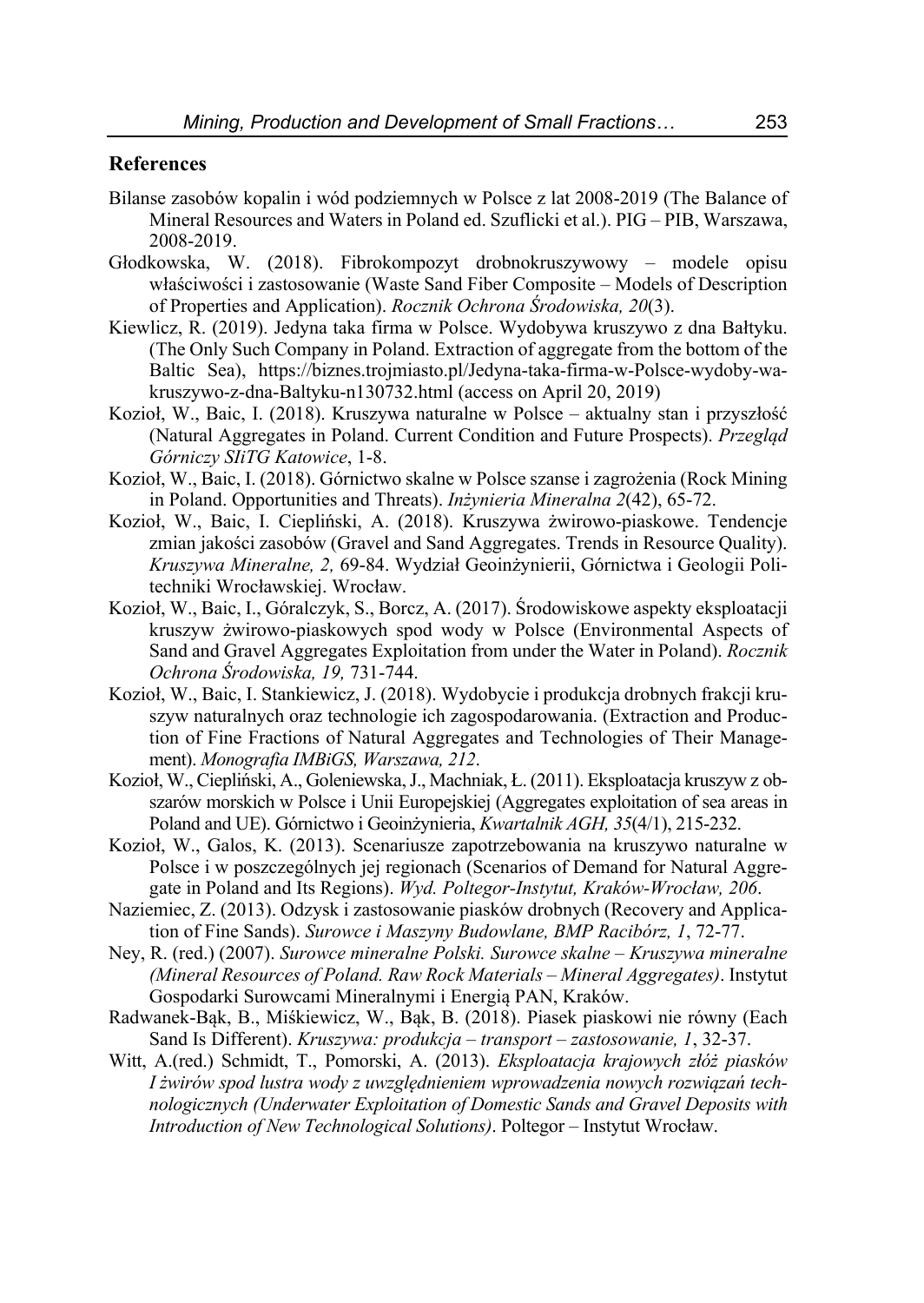#### **Abstract**

The gradual deterioration in the quality of raw material base of natural aggregates combined with the simultaneous increase in the demand of the construction industry for the best quality coarse fractions with grain sizes of 5-8 mm, 8-11 mm, etc., has a major impact on the growing volume of hard to sell and non-transferable (waste) fractions of aggregates produced in Poland. This applies especially to gravel and sand aggregates since in their resources the share of very fine fractions (below 2 mm) is systematically increasing, while the demand for such fractions in construction is limited and they are often treated as useless (waste) material. Problems with selling fine (waste) sands can be observed, among others, in the north-western region of the country. Since it is practically unknown what the volume of mining, production and consumption of these aggregates is, an attempt was made to assess the quantity of extracted and produced sand fractions of aggregates on a national and regional scale (provinces, regional zones). What constitutes a measurable indicator of the deterioration in the quality of resources is the tendency towards change in the average sand point (the percentage content of fine fraction of 0-2 mm) in the documented resources. For example in 2018, the average sand point in the balance resources was 67.8% and it increased by 5% over the period of 12 years (2007- 2018). In the economic resources in Poland in 2018, the average SP was higher in comparison with the balance resources, namely 70.6%, and  $-$  what is characteristic  $-$  it increased by as much as 11.5% during the period of 12 years, i.e. the average annual growth of SP in industrial resources is ca. 1.0%. The highest growth was recorded in the southern region (by 16.4%); thus, the region with the best deposits in terms of quality (grain size) experiences the fastest deterioration. Estimated calculations show that in 2016, it was actually possible to obtain approximately 51.8 million Mg of gravel aggregates and 84.6 million Mg of sand assortments (0-2 mm); thus, the estimated total production of gravel and sand aggregates probably amounted to approx. 136.4 million Mg, i.e. about 78.7% of the annual production of gravel and sand according to PGI. The remaining part (21.3%) represents losses (useless fractions). The zone division of extraction and production of gravel and sands shows that the positive balance of sand production occurs mainly in the northern region  $(+19.4 \text{ million Mg})$ , while the southern region  $(+3.2 \text{ million Mg})$  is in balance with the deficit in the central region (-3.0 million Mg). Relatively large positive balance of sand production is recorded in two provinces: Pomeranian (+5.3 million Mg) and West Pomeranian (+3.0 million Mg). The lack of periodic demand for such sands should be the basis for their classification as a by-product and their storage in separate storage sites. The analysis and calculations should contribute to the development of more accurate market forecasts of demand for and production of natural aggregates, especially of gravel and sand, both in Poland and in individual regions.

#### **Keywords:**

rock raw minerals, gravel and sand aggregates, gravel and sand extraction